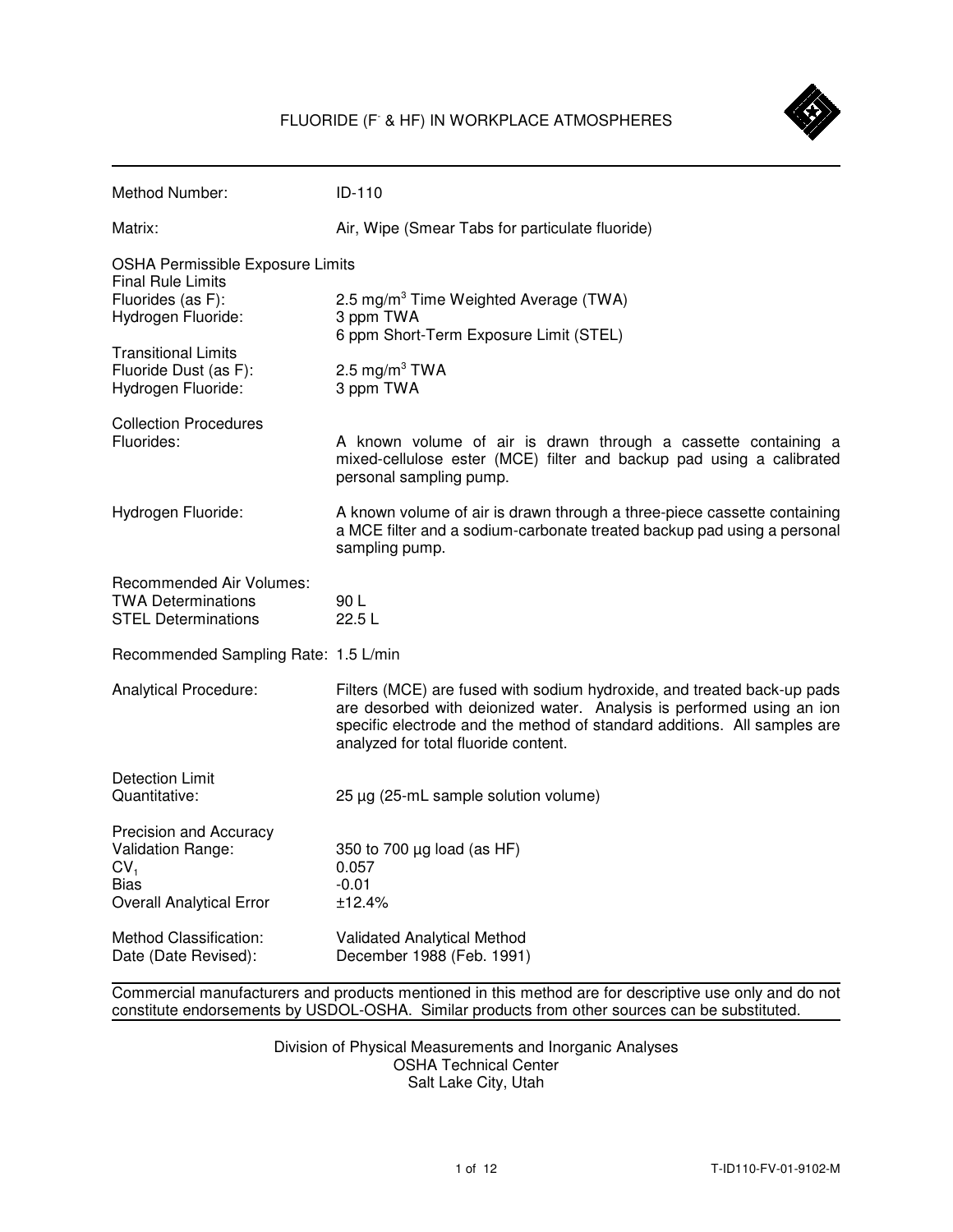#### 1. Introduction

 This method describes the collection and analysis of airborne hydrogen fluoride or particulate fluoride-containing compounds in the workplace. It is applicable for both Short-Term (STEL) and Time Weighted Average (TWA) exposure evaluations.

#### 1.1 History

 In the past, samples for determination of particulate and gaseous fluoride compounds were collected using the sampling procedure mentioned in this method with one exception. For HF sampling, the MCE filter was previously placed on the chemically-treated backup pad. The filter and treated pad are now separated within a three-piece cassette. Samples have always been analyzed at the OSHA laboratory using an ion specific electrode (ISE)/standard addition technique.

#### 1.2 Principle

 An air sample is taken by drawing a known amount of air through a cassette containing a mixed-cellulose ester (MCE) membrane filter for the collection of particulate fluoride compounds. For the collection of hydrogen fluoride (HF) gas, a sodium carbonate- treated back-up pad is placed behind the MCE filter.

 The MCE filter containing particulate fluoride is fused with sodium hydroxide to facilitate solubility of the particulate. The resulting alkali flux is dried, neutralized with hydrochloric acid, and then diluted to a specified volume with deionized water. The sodium carbonate-treated back-up pad is desorbed with deionized water. The pH of each sample solution is adjusted to be within a pH of 5 to 10. Immediately before analysis, each sample is combined with Tris-Tartrate (T-T) complexing buffer solution. The concentration of each sample is determined by a standard addition technique using an ISE for fluoride.

- 1.3 Advantages and Disadvantages
	- 1.3.1 This method is a simple sampling and analytical procedure able to detect fluoride over a large concentration range.
	- 1.3.2 Analytical interferences are minimized by the addition of a buffer and use of the standard additions technique. Ions commonly associated with fluoride in work atmospheres (i.e., chloride, bromide, iodide, sulfate, nitrate, phosphate, and acetate) do not interfere with the analysis.
	- 1.3.3 The instrumentation and sample preparation are inexpensive.
	- 1.3.4 A disadvantage of this method is the sample preparation which involves a tedious sample flux technique.
	- 1.3.5 Another disadvantage is the tendency for ISE readings to drift when measuring low concentrations.
- 1.4 Physical and Chemical Properties (8.1)

 Some properties and additional information regarding hydrogen fluoride are listed below. Particulate fluoride compounds are too numerous to describe; sodium fluoride (NaF) is included below as an example of a soluble fluoride-containing particulate.

| Synonyms (HF) | (Fluoride)         | Hydrofluoric acid, hydrogen fluoride<br>Variety of compounds, fluoride ion, perfluoride |
|---------------|--------------------|-----------------------------------------------------------------------------------------|
| CAS no.       | (HF)<br>(Fluoride) | 7664-39-3<br>16984-48-8                                                                 |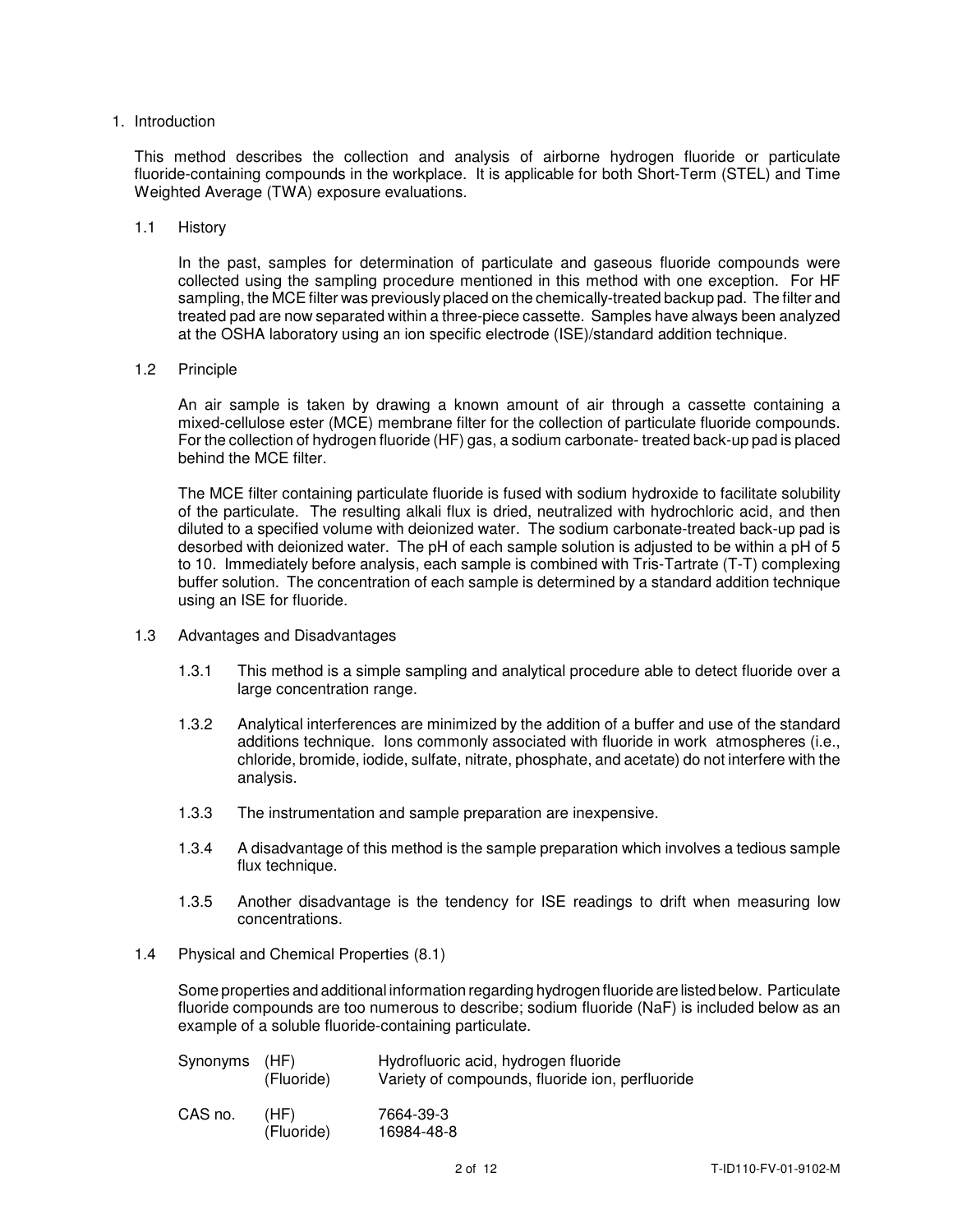| Physical properties  | (NaF)             | 7681-49-4                                                                                                                                                                                                            |  |  |  |  |
|----------------------|-------------------|----------------------------------------------------------------------------------------------------------------------------------------------------------------------------------------------------------------------|--|--|--|--|
|                      | (HF)              | Colorless, fuming mobile<br>liquid.<br>Attacks glass and<br>anv<br>silicon-containing material.                                                                                                                      |  |  |  |  |
|                      | (NaF)             | Clear crystals or white powder                                                                                                                                                                                       |  |  |  |  |
| <b>Boiling Point</b> |                   |                                                                                                                                                                                                                      |  |  |  |  |
|                      | (HF 38% solution) | 112 °C                                                                                                                                                                                                               |  |  |  |  |
|                      | (HF)              | 19.5 °C                                                                                                                                                                                                              |  |  |  |  |
|                      | (NaF)             | 1695 °C                                                                                                                                                                                                              |  |  |  |  |
| Density              | (HF)              | 0.988 (liquid $@$ 14 °C)                                                                                                                                                                                             |  |  |  |  |
|                      | (NaF)             | 2.558 (14 °C)                                                                                                                                                                                                        |  |  |  |  |
| Solubility           | (HF)              | Soluble in water                                                                                                                                                                                                     |  |  |  |  |
|                      | (NaF)             | Soluble in water                                                                                                                                                                                                     |  |  |  |  |
| Physiologic effect   |                   |                                                                                                                                                                                                                      |  |  |  |  |
|                      | (HF)              | Strong irritant to eyes, skin, and mucous membranes. Toxic by<br>inhalation or ingestion.                                                                                                                            |  |  |  |  |
|                      | (NaF)             | Tissue irritant, toxic by inhalation or ingestion.                                                                                                                                                                   |  |  |  |  |
| Uses                 | (HF)              | Aluminum production, fluorocarbons, stainless steel pickling, glass<br>etching, oil well acidizing, gasoline production, uranium processing,<br>automotive chromium brightening.                                     |  |  |  |  |
|                      | (NaF)             | Water fluoridation ( $\sim$ 1 ppm), degassing steel, fungicide and<br>rodenticide, wood preservative, electroplating, toothpaste additive,<br>glass manufacture, disinfectant (in fermentation), dental prophylaxis. |  |  |  |  |

# 2. Range and Detection Limit

 The analytical range is from 25 to 2,000 µg fluoride. Samples larger than 2,000 µg can be diluted and analyzed. An estimated detection limit of 25 µg is used. This detection limit is based on the lowest concentration standard used in the analysis.

#### 3. Method Performance

 Quality control data (8.2) from the OSHA Technical Center (OSHA-SLTC) indicate an average recovery of 99% with a coefficient of variation of 0.057 for 60 samples spiked with sodium fluoride. The overall analytical error for these quality control samples (analyzed from 1986 to 1990) was ±12.4%. Factors which may influence precision and accuracy include electrode temperature, drift, and noise.

 The sampling portion of the method had previously been evaluated at a flow rate of 1.5 L/min (see Reference 8.3 for more information).

4. Interferences (Analytical) (8.4)

Interference due to OH ion can be controlled by maintaining the pH between 5 and 10. Loss of fluoride from complex formation of fluoride ion with polyvalent cations is controlled by the addition of a buffer during analysis. Interferences can further be minimized using a standard additions technique. Formation of HF and HF at low pH is avoided by using a sample matrix having a pH  $\geq$  5. Interferences from complexing agents such as hydrogen ion (H<sup>+</sup>), aluminum, silicon, or iron [Fe<sup>(3+)</sup>] are minimized by using a buffer and a standard additions technique.

- 5. Sampling
	- 5.1 Equipment Air Samples (Note: Any chemicals used in sampling media preparation should be reagent grade or better)
		- 5.1.1 Particulate collection: Mixed cellulose ester (MCE) filters (0.8 μm pore size), cellulose backup pads for filter support, and two- or three-piece cassettes, 37-mm diameter, (part no. MAWP 037 A0, Millipore Corp., Bedford, MA).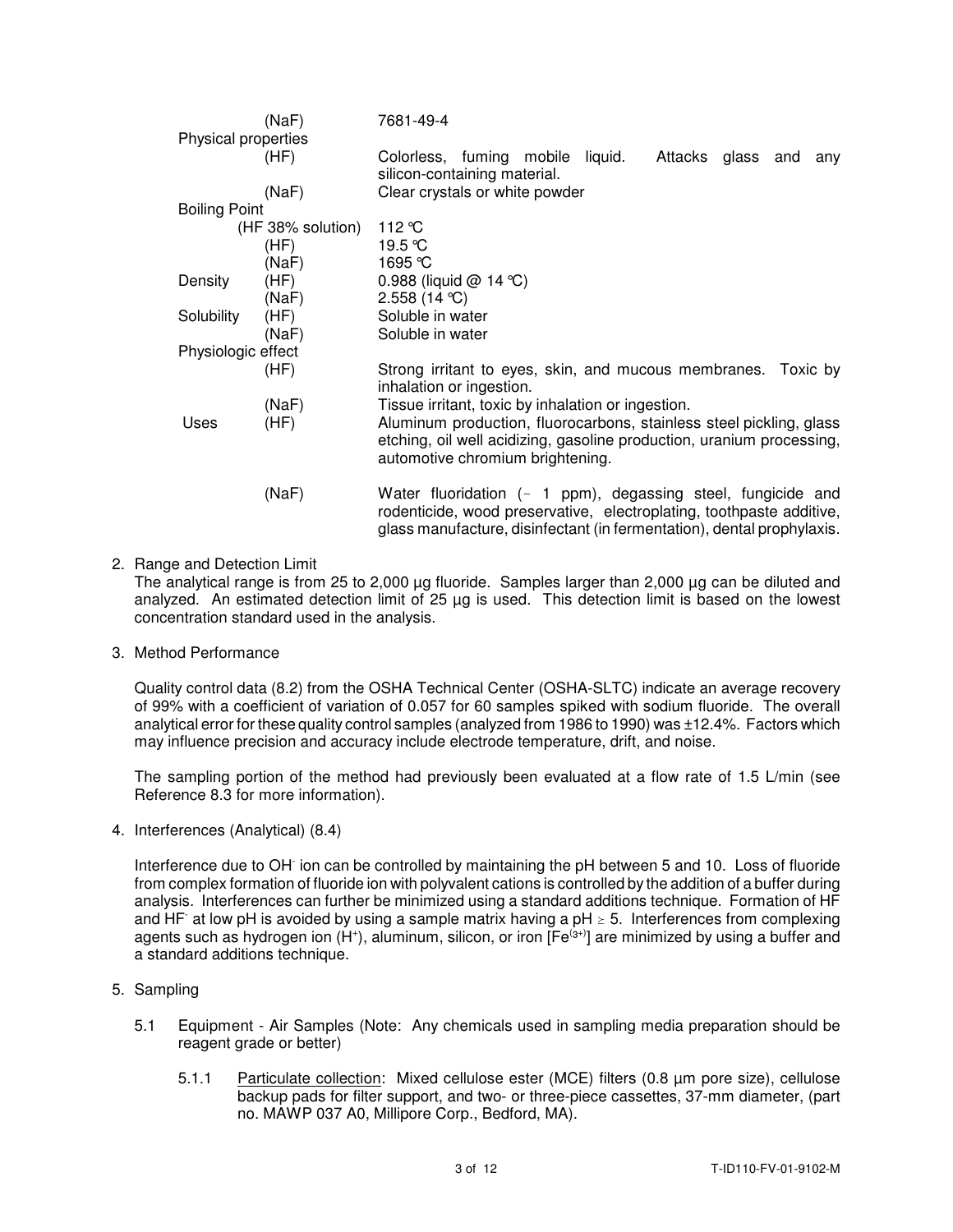- 5.1.2 Particulate and hydrogen fluoride collection: In addition to the MCE filter, a filter spacer (Cat. No. 225-23, SKC Inc., Eighty Four, PA) and a chemically-treated backup pad is also used. The spacer is a support ring for the MCE filter. The treated pad ensures capture of HF. The backup pads are treated using the following scheme:
	- a) Forceps
	- b) Pipets, 0.5 mL
	- c) Sodium carbonate (Na<sub>2</sub>CO<sub>3</sub>)
	- d) Glycerol  $(C_3H_8O_3)$
	- e) Impregnation solution [Na<sub>2</sub>CO<sub>3</sub> solution with glycerol]  $-$  prepare by dissolving 4.0 g  $\textsf{Na}_2\textsf{CO}_3$  in 50 mL deionized water, add 2 mL glycerol, and dilute this solution to 100 mL with deionized water.

 Using a forceps, remove the MCE filters from the three-piece cassettes and use the opened cassettes as s upports for back up pad impregnation. Each backup pad should be resting on the ridge of the middle insert of the cassette and not in contact with the cassette base when impregnating.

 Slowly pipet 0.5 mL of the impregnation solution over the entire backup pad and let dry overnight. Assemble the cassettes such that the backup pad resides in the lower



 section (the cassette outlet), and the MCE filter and filter spacer is in the upper section (the inlet) as shown.

Use the treated backup pads within 2 months of preparation

- 5.1.3 Gel bands (Omega Specialty Instrument Co., Chelmsford, MA) for sealing cassettes. Immediatly seal cassettes using the assembly shown in the above diagram. The cassettes must be sealed with gel bands prior to use.
- 5.1.4 Sampling pumps capable of sampling at 1.5 liters/min (L/min) with less than ±5% pump error.
- 5.1.5 Assorted flexible tubing.
- 5.1.6 Stopwatch and bubble tube or meter for pump calibration.
- 5.2 Equipment Wipe Samples
	- 5.2.1 Smear tabs (part no. 225-24, SKC Inc., Eighty Four, PA).
	- 5.2.2 Deionized water.
	- 5.2.3 Scintillation vials, 20-mL (part no. 74515 or 58515, Kimble, Div. of Owens-Illinois Inc., Toledo, OH) with polypropylene or Teflon cap liners.
- 5.3 Sampling Procedure Air Samples (Also see note in Section 7.3)
	- 5.3.1 Connect sampling media for calibration purposes to each pump and calibrate to approximately 1.5 L/min.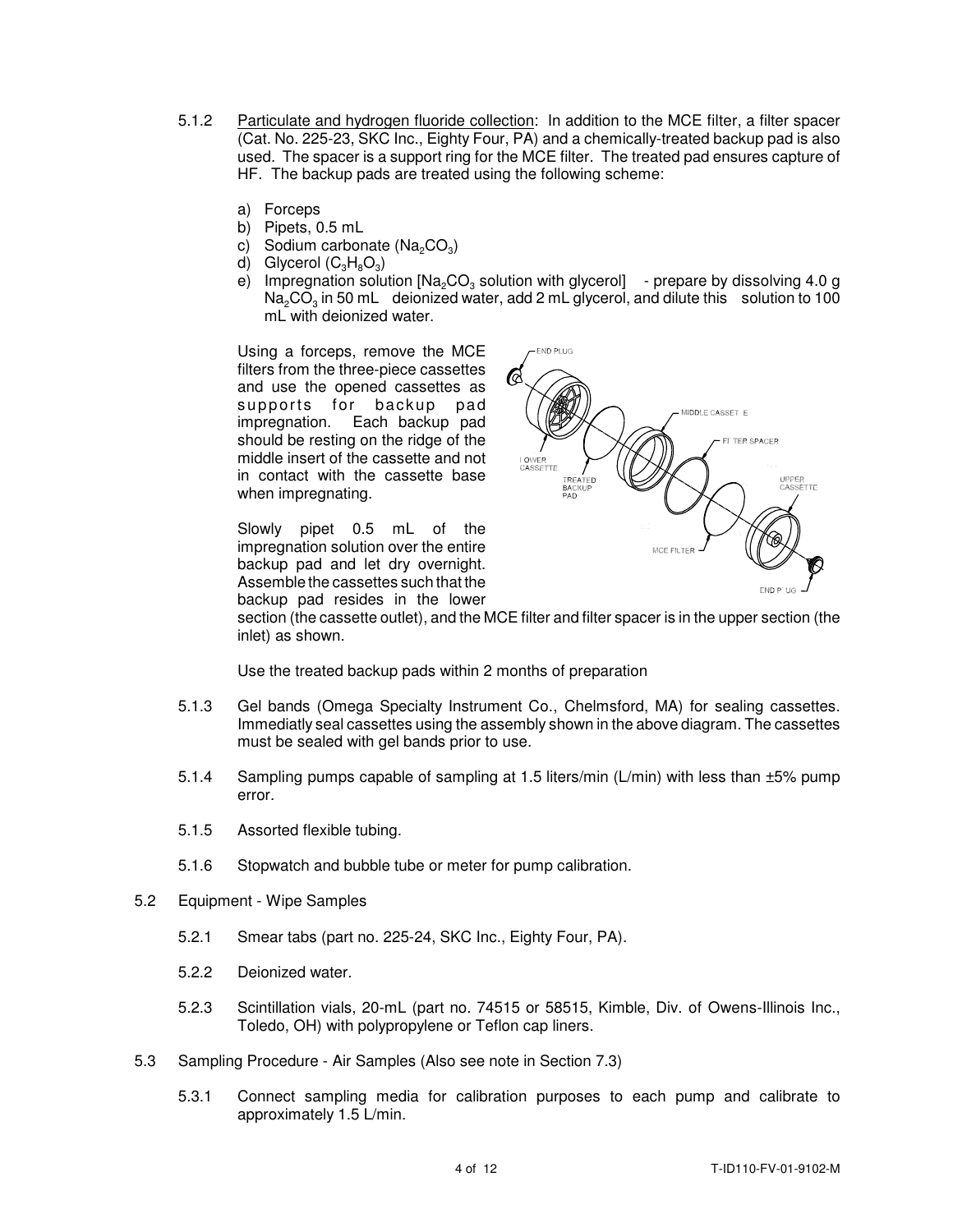- 5.3.2 Remove the calibration media and connect the appropriate sampling media to each pump. For particulate fluoride sampling only, use the media described in Section 5.1.1. For HF and particulate fluoride, use the media listed in Section 5.1.2. Make sure the filter cassette is connected to the pump with flexible tubing such that sampled air enters the MCE filter first.
- 5.3.3 Place the sampling assembly on the employee or workplace area so it does not interfere with the work being performed.
- 5.3.4 Collect air samples at a flow rate of 1.5 L/min. Whenever possible for TWA measurements, take consecutive samples for 1 h each. Take enough samples to cover the entire workshift. Observe each cassette during sampling to make sure the filter does not become overloaded.
- 5.3.5 Take samples for at least 15 minutes for STEL measurements. The minimum suggested total air volume for STEL determinations is 22.5 L.
- 5.3.6 Replace the end plugs into the filter cassettes immediately after sampling.
- 5.3.7 Securely wrap each sample cassette end-to-end with an OSHA Form 21 sample seal.
- 5.4 Sampling Procedure Wipe Samples
	- 5.4.1 Wear clean, impervious, disposable gloves when taking each wipe sample.
	- 5.4.2 Moisten the wipe filters with deionized water prior to use.
	- 5.4.3 If possible, wipe a surface area covering 100 cm<sup>2</sup>.
	- 5.4.4 Fold the wipe sample with the exposed side in.
	- 5.4.5 Transfer the wipe sample into a 20-mL scintillation vial and seal with vinyl or electrical tape. Securely wrap an OSHA-21 seal length-wise from vial top to bottom.
- 5.5 Shipment
	- 5.5.1 Document the operation sampled and record other chemical substances in use.
	- 5.5.2 Request fluoride analysis. Also request hydrogen fluoride analysis if the impregnated backup pad was used. For smear tabs, only total particulate fluoride will be analyzed and reported.
	- 5.5.3 Submit at least one blank sample with each set of air or wipe samples. The blank sample should be handled in the same manner as the other samples except that an actual sample is not taken.
	- 5.5.4 Ship the samples to the laboratory for analysis as soon as possible in a suitable container designed to prevent damage in transit.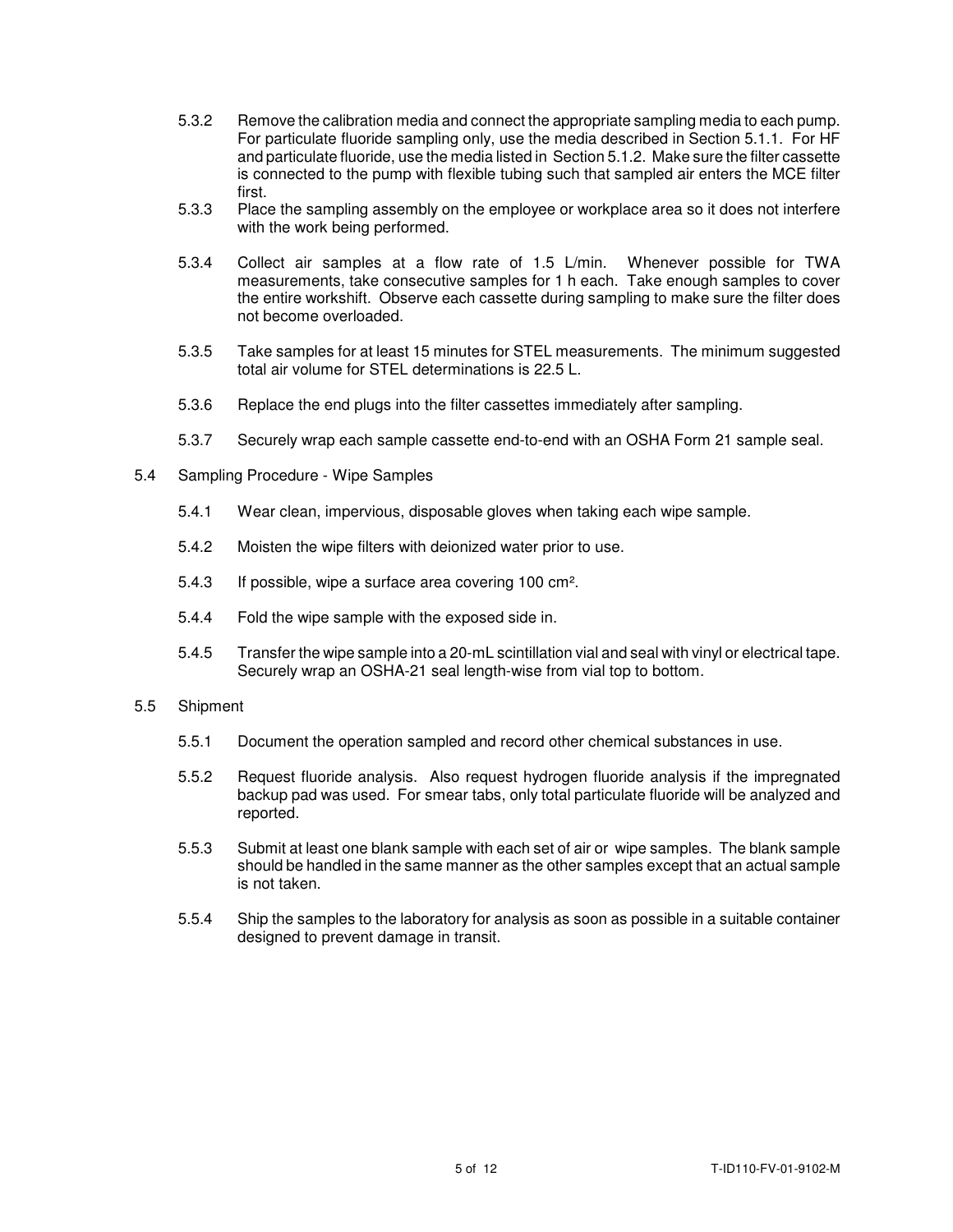#### 6. Analysis

- 6.1 Safety Precautions
	- 6.1.1 All work with concentrated acids or bases is potentially hazardous. Always wear safety glasses and protective clothing. HF and fluoride salts pose a particular hazard. All safety materials must be reviewed before handling either chemical.
	- 6.1.2 Prepare all fusions in an exhaust hood.
	- 6.1.3 Care should be exercised when handling any acidic or basic solutions. If any acid or base contacts the eyes, skin, or clothes, flush the area immediately with copious amounts of water. Medical treatment may be necessary. Acid or base contact with work surfaces should be avoided. Fluoride safety kits should be located near the fluoride work station. Instructions must be carefully followed.
	- 6.1.4. Use a pipet bulb, never pipet by mouth.
	- 6.1.5 Before using any instrument, the operator should consult the Standard Operating Procedure (SOP) (8.5) and any instrument manuals.

#### 6.2 Equipment

- 6.2.1 Ion Specific Electrode (ISE) and filling solution, fluoride (Model 96-09, Orion Research Inc., Cambridge, MA).
- 6.2.2 Electrode, pH and filling solution (Model 81-02 Ross Combination pH electrode, Orion Research Inc.).
- 6.2.3 Reference electrode and filling solution (Model 90-01, Orion Research Inc.).
- 6.2.4 Millivolt/pH meter, capable of relative mV, pH, standard addition or concentration measurements (Model EA 940 Expandable Ionanalyzer, Orion Research Inc.).
- 6.2.5 Stirrer, electronic, or magnetic with Teflon stirring bars.
- 6.2.6 Drying oven, vacuum-assisted (Model 5851, National Appliance Co., Portland, OR).
- 6.2.7 Nickel or monel crucibles, 75-mL.
- 6.2.8 Laboratory glassware including 25-, 250-, 500-, and 1,000-mL volumetric flasks, various sizes of Class A volumetric pipets, and 20-mL glass scintillation vials.
- 6.2.9 Polyethylene centrifuge tubes, 100-mL.
- 6.2.10 Forceps.
- 6.2.11 Desiccator.
- 6.2.12 Eyedroppers or disposable Pasteur pipets.
- 6.2.13 Automatic pipets, adjustable, 0.1- to 5.0-mL range (models P-1000 and P-5000, Rainin Instruments Co., Woburn, MA).
- 6.2.14 Analytical balance (0.01 mg).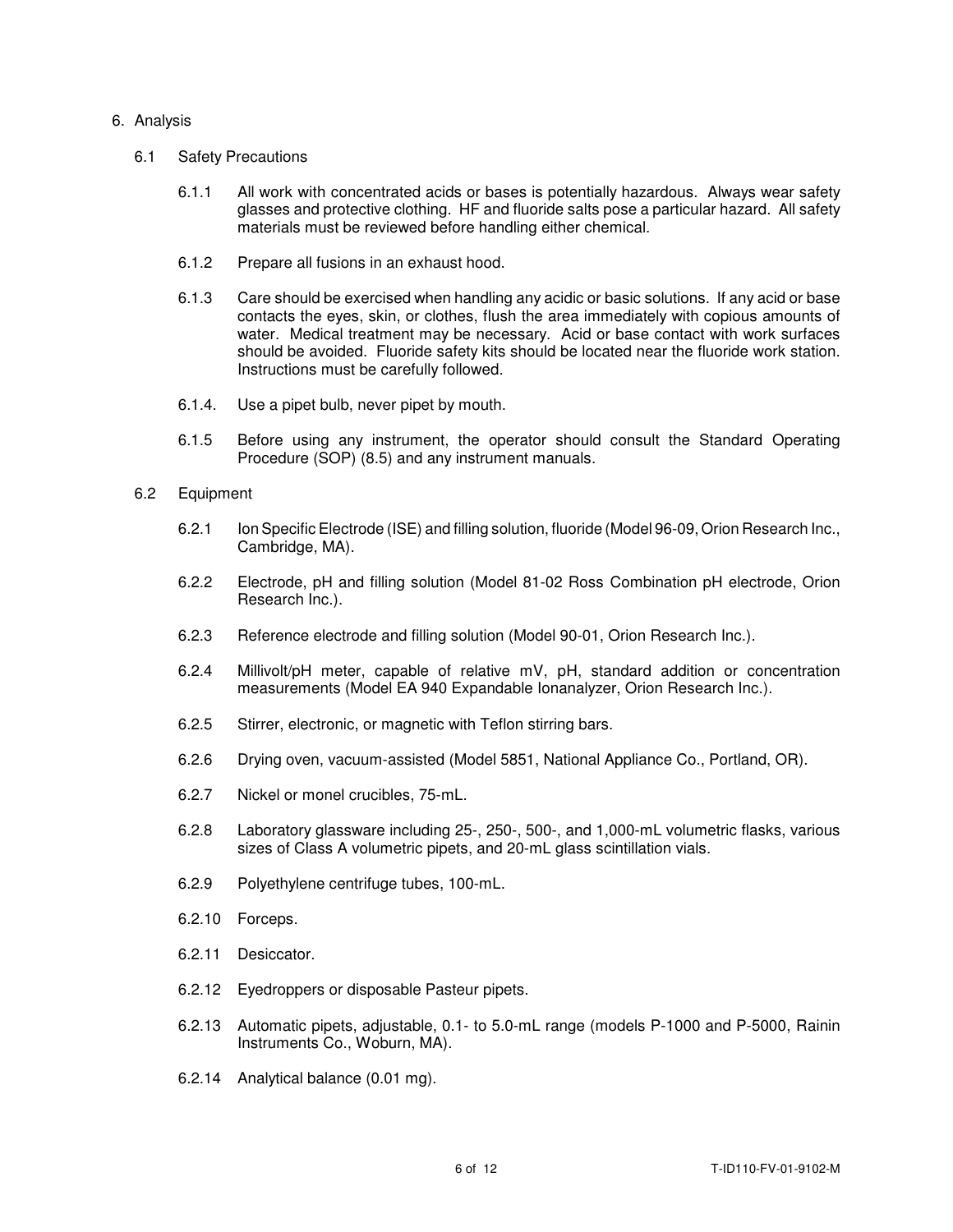- 6.3 Reagents (All chemicals should be reagent grade or better)
	- 6.3.1 Deionized water (DI  $H_2O$ ).
	- 6.3.2 Sodium hydroxide (NaOH) pellets.
	- 6.3.3 Sodium hydroxide, 5 N: Dissolve 200 g NaOH pellets in approximately 600 mL of DI H<sub>2</sub>O and dilute to 1-L. Store in a polyethylene bottle.
	- 6.3.4 Sodium hydroxide, dilute: 0.5 and 0.05 N for pH adjustments.
	- 6.3.5 Sodium fluoride (NaF).
	- 6.3.6 Sodium fluoride stock solution, 1,000  $\mu$ g/mL as F: Dissolve 1.10525 g NaF in DI H<sub>2</sub>O and dilute to 500 mL. Store in a polyethylene bottle.
	- 6.3.7 Tris(hydroxymethyl)aminomethane  $[(CH_2OH)_3CNH_2]$ .
	- 6.3.8 Hydrochloric acid (HCl), concentrated (36.5 to 38% w/w).
	- 6.3.9 Hydrochloric acid, dilute (2%) for pH adjustments.
	- 6.3.10 Sodium tartrate ( $Na_2C_4H_4O_6$ •2H<sub>2</sub>O).
	- 6.3.11 Tris-Tartrate (T-T) buffer (concentrated): To approximately 500 mL DI  $H_2O$  add 84 mL of concentrated HCl, 242 g tris(hydroxymethyl)aminomethane and 230 g sodium tartrate. Stir to dissolve and let cool to room temperature. Dilute to 1-L with DI  $H_2O$ . Use this concentrated solution to prepare dilute T-T buffer. Do not use concentrated T-T buffer in any samples or standards.
	- 6.3.12 Tris-Tartrate (T-T) buffer (analytical): Dilute 360 mL of concentrated T-T buffer to 2-L with DI  $H_2O$ . Use this buffer with an equal volume of sample or standard solution for analysis.
	- 6.3.13 1:1 T-T buffer/DI H<sub>2</sub>O (for dilutions only): Dilute equal volumes of analytical T-T buffer with reading above the largest standard). DI H2O. Use this buffer **only** for sample dilutions (i.e. when the sample displays an mV
	- 6.3.14 Buffer solutions, in the range of pH 4 to 10.
- 6.4 Standard Preparation

Prepare dilutions of the 1,000  $\mu$ g/mL F stock standard. Use DI H<sub>2</sub>O as the diluent and store all standards in polyethylene bottles. An example of preparation of three standards in the analytical working range is shown:

| Standard       | Dilution of 1,000 µg/mL Stock Standard |
|----------------|----------------------------------------|
| 80. $\mu$ g/mL | 20 mL to 250 mL                        |
| 40. $\mu$ g/mL | 20 mL to 500 mL                        |
| $5.0 \mu g/mL$ | 5 mL to 1,000 mL                       |

 Prepare 20 mL of each standard with 1:1 tris(hydroxymethyl)aminomethane:sodium tartrate added before analysis.

- 6.5 Sample Preparation
	- 6.5.1 Binse all glassware and crucibles with 10% HNO<sub>3</sub> and DI H<sub>2</sub>O. Rinse all plasticware with DI  $H<sub>2</sub>O$ . Allow labware to air dry before using.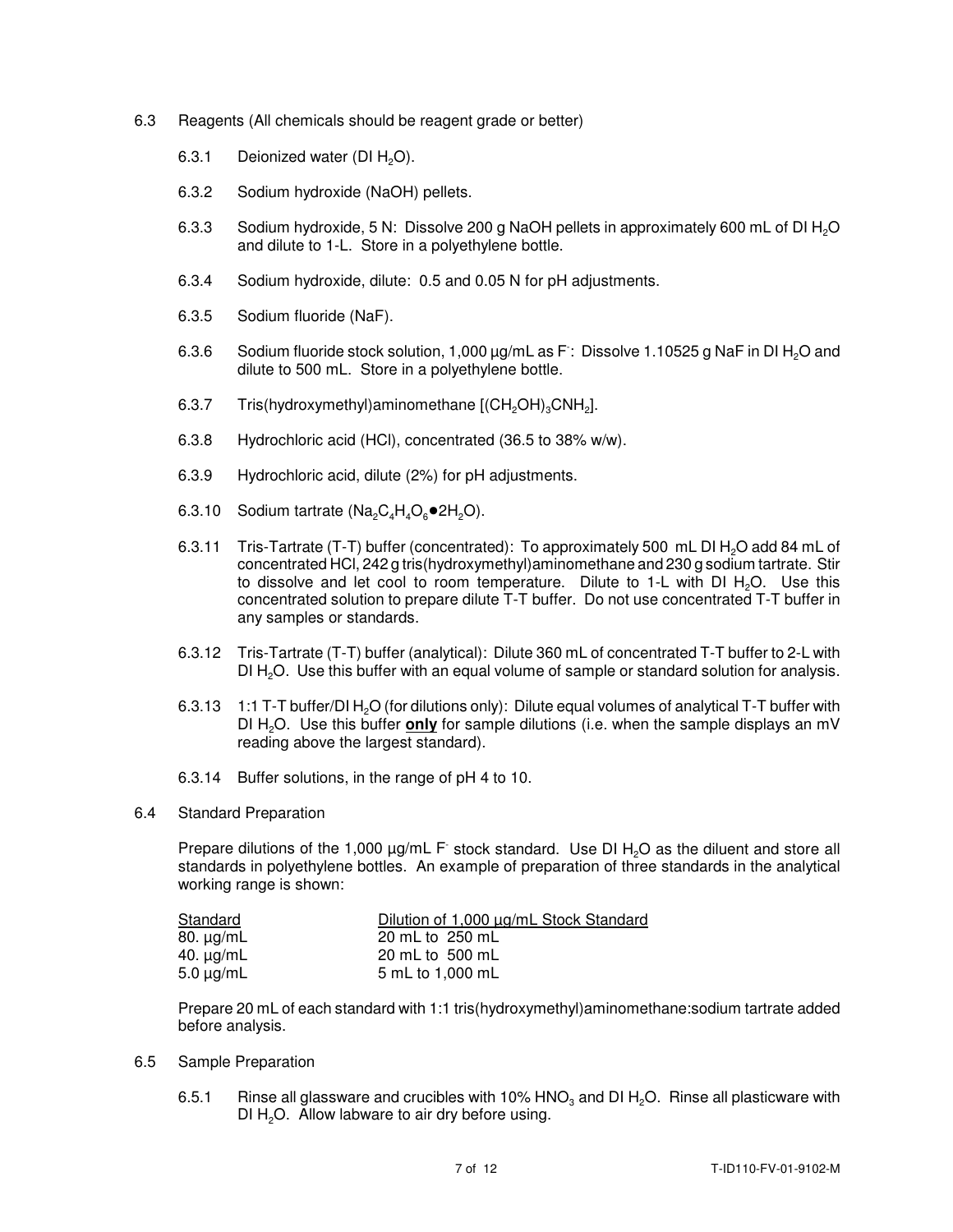# 6.5.2 MCE filters

 Prepare filters (also wipe smear tabs) suspected of containing particulate fluoride as follows:

- a) Carefully remove each filter from its cassette using a forceps. Place each filter in a separate, labeled 75-mL nickel or monel crucible. Record the crucible number in a log book next to the appropriate sample number. Using an automatic or glass volumetric pipet, carefully add 5 mL of 5 N NaOH to each crucible.
- b) Turn on the vacuum-assisted drying oven. Place the heat setting at 90  $^{\circ}\textrm{C}$  and ramp the temperature slowly to 140 °C to avoid splatter and loss of sample. Maintain a drying temperature of 140 °C (Note: For the equipment mentioned in Section 6.2.6, 140 °C is approximately 85% of the maximum setting). Place the samples on a metal tray and secure with tape to prevent the crucibles from "walking" off the surface due to vibration. Place the tray containing the samples on the bottom of the drying oven. Close the oven door tightly and dry for 1 h at 140 °C.
- c) Before proceeding, make sure the drying oven air vents are open to the surrounding atmosphere. Turn on the vacuum to the drying oven and then close the vents. Continue drying with the vacuum on for an additional hour. When drying is complete, open the oven air vents. When the vacuum reaches 10 mmHg or less, close off the vacuum. Open the oven door when the internal oven pressure is equal to ambient atmospheric pressure. Carefully remove the tray of samples and turn off the oven.
- d) Place dried samples in a desiccator until the next step (5) is performed, since the samples will reabsorb moisture from the air if there is a time gap between removal from oven and fusing process.
- e) In an exhaust hood, fuse the samples with the added NaOH by carefully heating the crucible over a Bunsen burner and slowly swirling the molten NaOH around the inside of the crucible until bubbles subside. Samples will appear translucent.

 Note: If splattering occurs, you have probably lost some of the sample and results will be low. Place the crucibles back into the oven for more complete drying.

- f) Allow the samples to cool, then add 10 mL DI  $H_2O$  to each crucible.
- g) Carefully add 1.5 to 2 mL of concentrated HCl to neutralize the basic solution.
- h) Quantitatively transfer the contents of each crucible into separate 50-mL centrifuge tubes.
- 6.5.3 Chemically-treated backup pads

 Note: The MCE filter should always be prepared and analyzed even if the industrial hygienist specifies only an HF analysis. See Section 7.3 for more details.

> Place each impregnated backup pad into a clean scintillation vial and add 20 mL of DI H<sub>2</sub>O. Allow the pads to desorb for at least 1 h. Agitate each solution occasionally while desorbing.

6.6. Instrument Set-up

 Follow the manufacturers' instructions or the SOP (8.5) for operation of the analytical instrument and electrodes. Use a battery-powered or electronic stirrer with stirring bar to stir any sample or calibration solution (Note: If a magnetic stir bar is used, make sure the bar does not contact the electrodes).

- 6.6.1 Connect the pH electrode (and reference electrode, if necessary) to the millivolt/pH meter. Calibrate the instrument using two buffers in the pH 4 to 10 range.
- 6.6.2 Individually adjust the pH of each sample to within 5 to 10 using an eyedropper or Pasteur pipet with dilute HCl or NaOH as needed. Dilute particulate fluoride samples to 25 mL.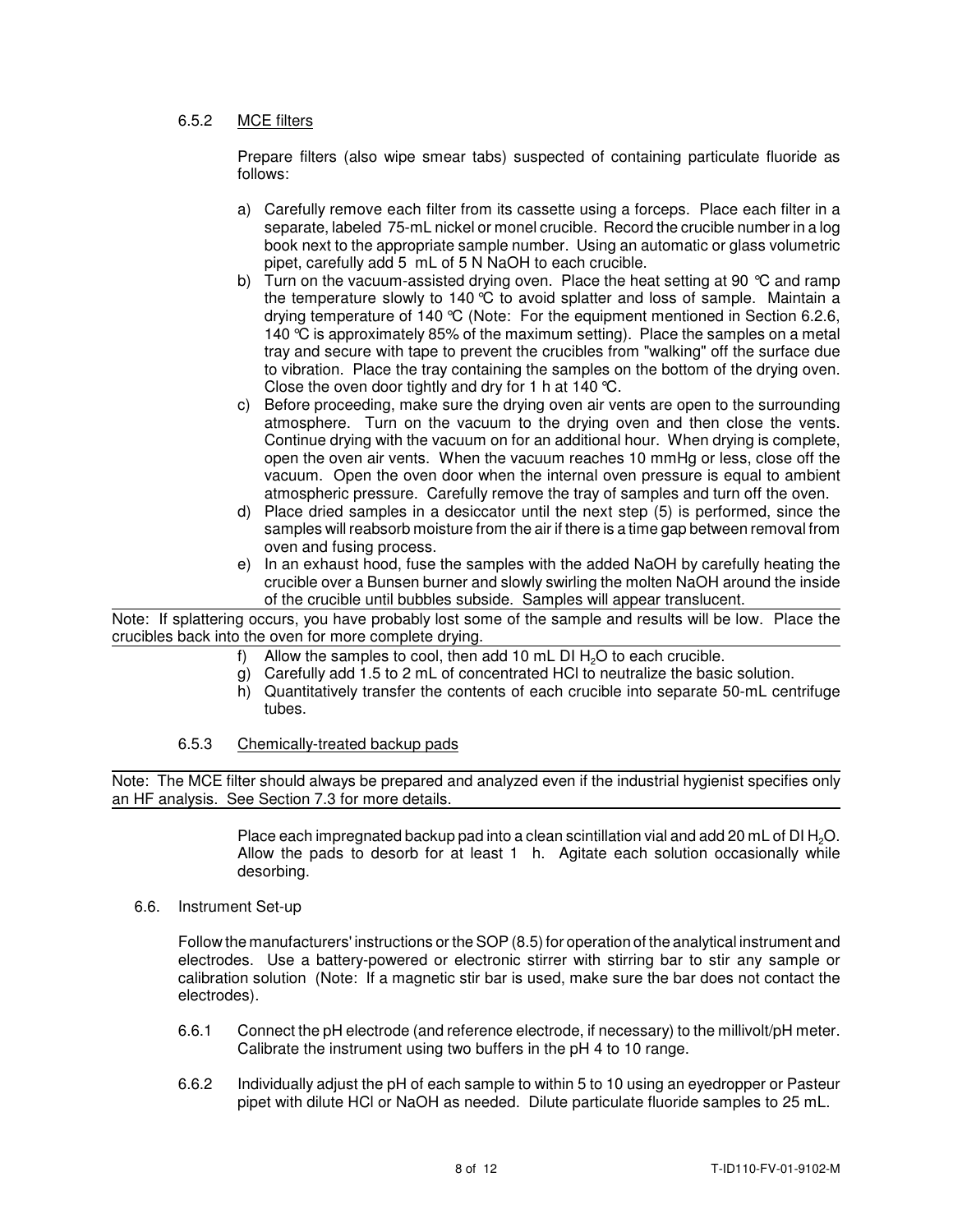Note: Do not use a large amount of solution to adjust the pH. A few drops should be sufficient. The desorbed solutions from the backup pads normally should not need any adjustment to achieve a pH within 4.5 to 10.5.

Rinse the electrode after each standard or sample measurement.

- 6.6.3 While adjusting the pH of the samples, periodically check the instrument for drift by measuring the pH buffers.
- 6.6.4 Connect the fluoride ISE and reference electrode leads to the appropriate sites of the instrument, place the electrodes in a standard solution, and allow to stabilize.
- 6.7 Analytical Procedure
	- 6.7.1 Prepare working standards immediately before analysis as follows: Add 20 mL of dilute T-T buffer to each polyethylene beaker. Depending on the size of the sample set, prepare enough standards to analyze at the beginning, during, and at the end of the analysis. A fresh standard should be analyzed periodically throughout the analysis according to laboratory QC rules.

 Note: The total microgram content of the three standards is 2,000, 1,000, and 125 µg, respectively. Other standards in this range may be used if desired.

- 6.7.2 Quantitativelytransfer fused particulate centrifuge tube samples into 100-mL Griff beakers. Pipet 25 mL of the dilute T-T buffer into each empty centrifuge tube and then transfer these rinses into each corresponding beaker. Pipet 15 mL of each HF sample into 50 mL beakers and add 15 mL T-T buffer solution.
- 6.7.3 Using the mV scale on the millivolt/pH meter, scan each sample and compare the mV reading to the standards. Always rinse the ISE with DI  $H_2O$ . If any mV reading is lower (less negative) than that of the highest standard, the sample is above the calibration curve and therefore must be diluted.
- 6.7.4 If a sample appears to be greater than the PEL, the sample may be split into two aliquots, which can be diluted and analyzed separately. To decide whether a sample should be split for duplicate analyses, estimate the concentration of the sample using data presented in the Appendix. For example, if the sample mV reading is near the 1,000 µg standard and the air volume of the sample is near 200 L, then the estimated air concentration is about 5 mg/m $^3$ .

 Note: This calculation is only an estimate - it does not include blank corrections, Time Weighted Average calculations, etc. and is offered only as a convenience to allow for duplicate sample analyses. Final assessment of an overexposure is performed by the industrial hygienist.

#### 6.7.5 Sample dilutions

 To estimate the approximate concentration of any samples above the highest standard, apply the following rule: Doubling the concentration of the analyte will change the initial mV reading (E $_{\rm o}$ ) by about 18 mV. Therefore, if the sample has an initial mV reading 18 mV less than the initial mV reading of the prepared standard, it is twice as concentrated as the standard. Similarly, a sample reading 36 mV lower than the standard is four times as concentrated. For samples that are 18 mV or less below the highest standard, pipet a 25-mL aliquot of the sample/T-T buffer mixture into a clean beaker. Add 25 mL of 1:1 T-T buffer/DI  $H_2O$  (Section 6.3.13). This results in a two-fold dilution that now is within the analytical concentration range. If further dilutions are necessary, repeat the two-fold dilutions until the sample is in the range of the standards. Save the unanalyzed portion for a duplicate analysis.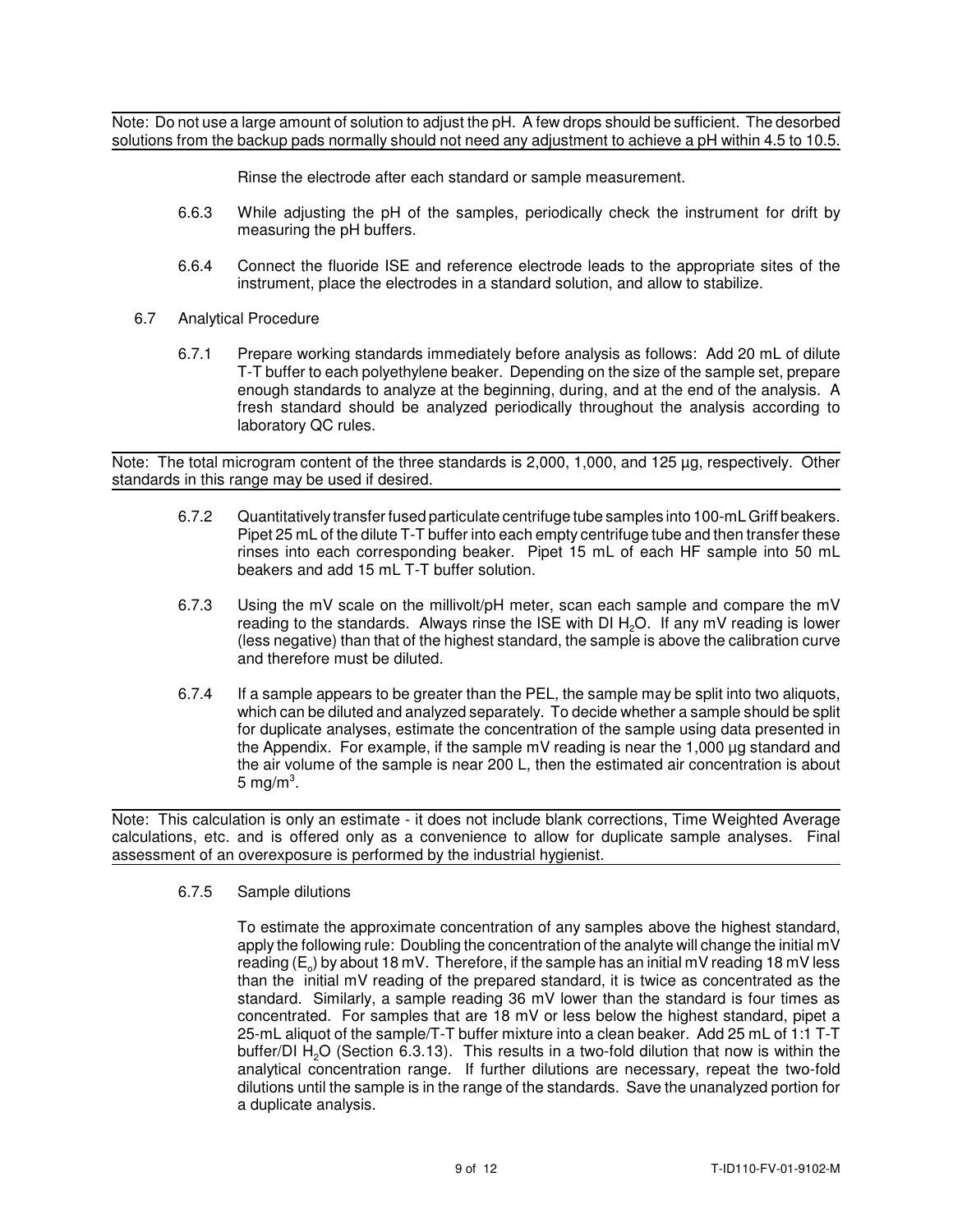# Note: The 1:1 T-T buffer/DI  $H_2O$  used for two-fold dilutions is necessary to maintain a constant ionic strength.

 6.7.6 Place the fluoride and reference electrodes into a standard solution. Allow the reading to stabilize and record the reading. Remove the electrodes from the standard solution, rinse with DI  $H_2O$ . Analyze a different concentration standard (usually a ten- to twenty-fold concentration difference) and determine the slope from the two readings. Slope values using the instruments specified in Section 6.2 of this method have been approximately -56 to -59 mV.

 Note: The fluoride ISE can be affected by changes in temperature. Standards and samples should be at the same temperature before analyzing. Fluctuations in the ambient temperature during analysis can sometimes be compensated for by slope adjustment (see Reference 8.4 for further details).

- 6.7.7 If available, use a standard additions program intrinsic within the instrument to calibrate and convert readings directly to concentration values. If an automated program is not available, record the mV reading prior to standard addition ( $E_o$ ) and after addition ( $E_s$ ). The "standard addition" is a 500-µL aliquot of the 1,000 µg/mL fluoride stock standard (Section  $6.3.6$ ).
- 6.3.6). 6.7.8 Analyze a sample or standard (Eo). Using a glass or automatic pipet, add a 1,000 µg (as F) spike, and then take a final reading ( $E<sub>s</sub>$  or concentration for automated programs). Follow the SOP for the particular instrument (8.5.) or manufacturers' guidelines. Analyze a standard in the concentration range of the samples after every tenth sample and at the end of the analysis.

# 7. Calculations

 7.1 Determine the total µg fluoride content of each sample and blank using a concentration-response (concentration units versus µg) linear regression curve if readings were measured in concentration units.

 If mV readings were taken, plot the mV readings using an appropriate standard additions program. An example of equations used for standard additions can be found in reference 8.6 or in ISE manuals.

 Note: Recall that 25 mL of dilute T-T buffer and 1 mL NaF spike is added to each standard and sample. Since this volume is constant for all samples and standards, the total µg content of each sample and standard can be calculated after standard addition computation as:

 $\mu$ g fluoride =  $\mu$ g/mL fluoride x Solution Volume x Dilution Factor

 Solution Volume = Standard or sample volume (mL) without the addition of T-T buffer and NaF Dilution Factor = Factor from Section 6.7.5 Where: spike.

 7.2 Each air sample is blank corrected and the concentration is then calculated to determine particulate fluoride or hydrogen fluoride exposure using the following equations: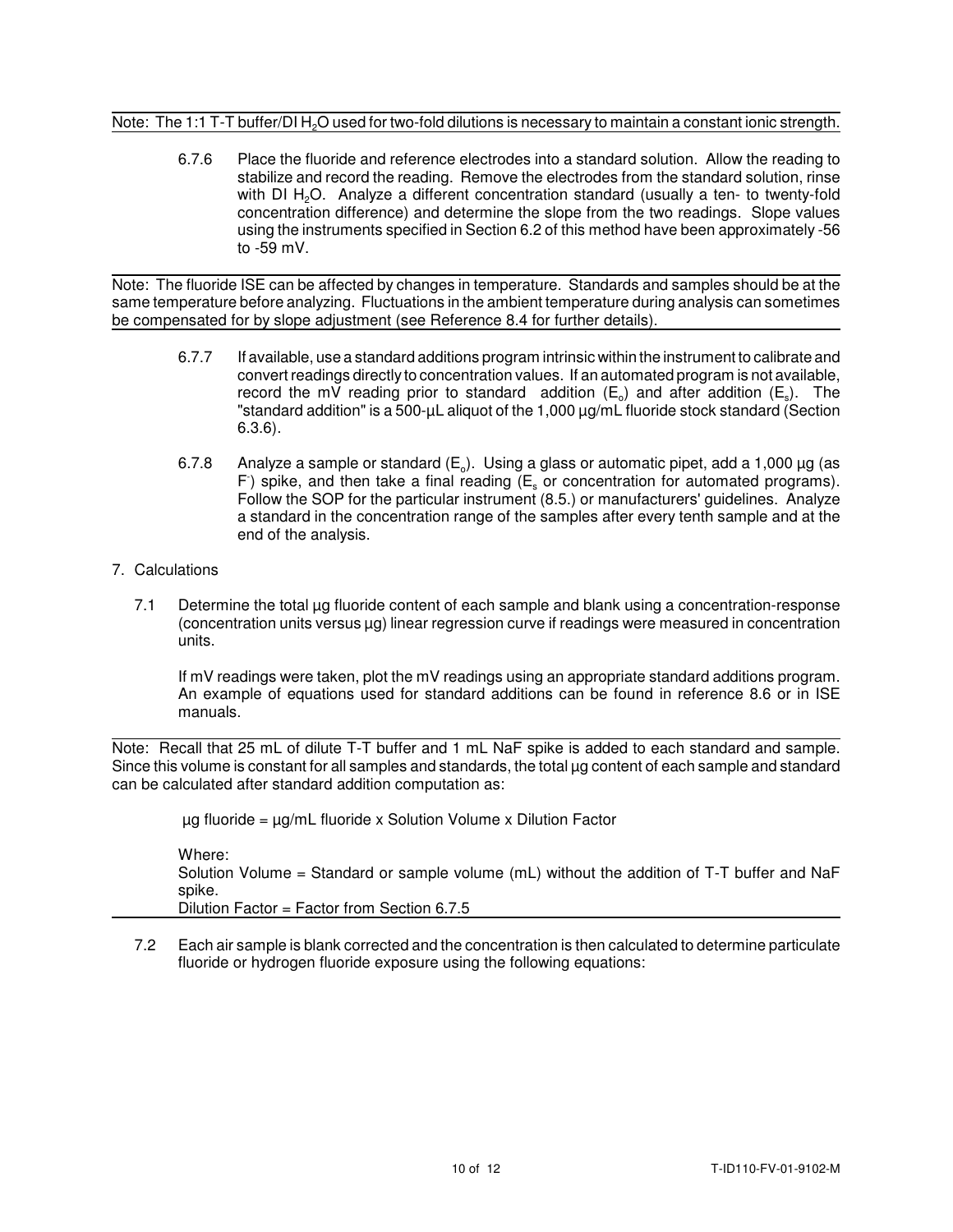# Particulate fluoride

# mg/m<sup>3</sup> fluoride =  $\frac{\mu g}{\sqrt{4 \pi} M}$ (Air Volume, L)

Where:

µg Sample or Blank = From above calculation (Section 7.1)

Hydrogen fluoride

ppm F = 
$$
\frac{MV \times (\mu g \text{ Sample} - \mu g \text{ Blank})}{\text{Molecular Weight} \times (\text{Air Volume, L})}
$$

Where:

MV (Molar Volume) =  $24.45$  (25 °C and 760 mmHg) µg Sample or Blank = From Section 7.1. Molecular Weight (F) = 19.00

7.3 Reporting Results

 Note: Problems have occurred concerning the discrimination between particulate and hydrogen fluoride (See references 8.3 and 8.7 for further details). Past studies (8.3, 8.8) have indicated that HF did not significantly react with the MCE filter, styrene cassette, or an untreated backup pad before collection on the chemically-treated backup pad; however, one study (8.3) did indicate the possibility of HF reacting with or being absorbed by particulate on the MCE filter (especially if the particulate is an adsorbent such as alumina which is common in aluminum reduction operations). A recent study (8.7) appears to indicate some reactivity of HF with the sampling media components. Due to the possibility of HF reacting with particulate on the MCE filter, the potential for underestimating HF exposure exists. The total fluoride exposure should be considered for industrial operations having alumina or other adsorbents in the air during sampling. If possible for TWA determinations, consecutive samples should be taken over the workshift, not to exceed 1-h each. This should minimize the amount of particulate on the MCE filter.

Results are reported to the industrial hygienist as follows:

For particulate fluoride (MCE filters), sample results are reported as mg/m<sup>3</sup> fluoride.

For chemically-treated backup pad or MFGB samples, results are reported as ppm fluoride.

- 8. References
	- 8.1 Hawley, G.G.: The Condensed Chemical Dictionary. 11th ed. New York: Van Nostrand Reinhold Co., 1987.
	- 8.2 Occupational Safety and Health Administration Technical Center: OSHA Laboratory Quality Control Division Data by B. Babcock, Salt Lake City, UT. 1990 (unpublished).
	- 8.3 Einfeld, W., and S.W. Horstman: Investigation of a dual filter sampling method for gaseous and particulate fluoride. <u>Amer. Ind. Hyg. Assoc. J. 40</u>: 626-632 (1979).
	- 8.4 Orion Research Incorporated: <u>Instruction Manual, Fluoride Electrodes, Model 94-09, Model 96-09</u>. Cambridge, MA: Orion Research Incorporated, 1977.
	- 8.5 Occupational Safety and Health Administration Technical Center: <u>Ion Specific Electrode Standard</u> Operating Procedure. Salt Lake City, UT. In progress (unpublished).